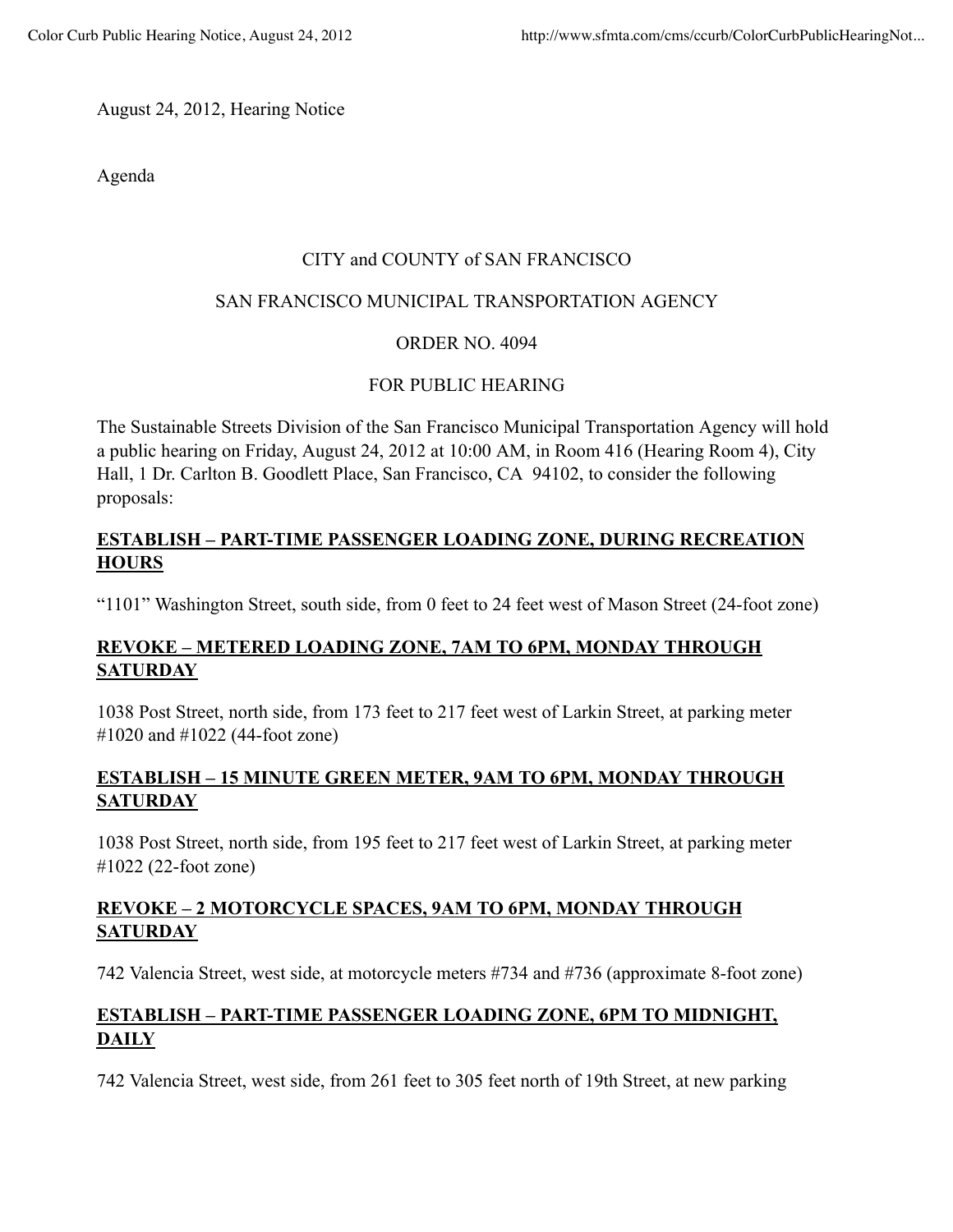meters #734 and #736 (44-foot zone)

(zone contingent upon raising 2 non-functioning driveways)

#### **REVOKE – METERED LOADING ZONE, 7AM TO 1PM, MONDAY THROUGH FRIDAY**

1700 Haight Street, north side, from 12 feet to 52 feet west of Cole Street, at parking meters #1694 and #1696 (40-foot zone)

### **ESTABLISH – SIX WHEEL TRUCK LOADING ZONE, 7AM TO 4PM, MONDAY THROUGH FRIDAY**

1700 Haight Street, from 12 feet to 67 feet west of Cole Street, at parking meters #1694, #1696 and #1698 (55-foot zone)

### **ESTABLISH – METERED LOADING ZONE, 7AM TO 6PM, MONDAY THROUGH FRIDAY**

1098 Harrison Street, north side, from 56 feet to 95 feet west of Sherman Street, at parking meters #1062 and #1064 (39-foot zone)

### **ESTABLISH – PART-TIME METERED LOADING ZONE, 8AM TO 4PM, MONDAY THROUGH FRIDAY**

900 Cortland Avenue, south side, from 17 feet to 57 feet east of Gates Street, at parking meters #904 and #906 (40-foot zone)

### **REVOKE – 30-MINUTE GREEN METER, 9AM TO 6PM, MONDAY THROUGH SATURDAY**

### **ESTABLISH – 15-MINUTE GREEN METER, 9AM TO 6PM, MONDAY THROUGH SATURDAY**

1846 Van Ness Avenue, east side, from 97 feet to 117 feet south of Washington Street, at parking meter #1816 (20-foot zone)

#### **ESTABLISH – YELLOW ZONE, 8AM TO 4PM, MONDAY THROUGH FRIDAY**

499 Dolores Street, east side, from 0 feet to 31 feet north of the crosswalk (31-foot zone)

### **REVOKE – METERED LOADING ZONE, 7AM TO 6PM, MONDAY THROUGH SATURDAY**

## **ESTABLISH – 30-MINUTE GREEN METER, 9AM TO 6PM, MONDAY THROUGH SATURDAY**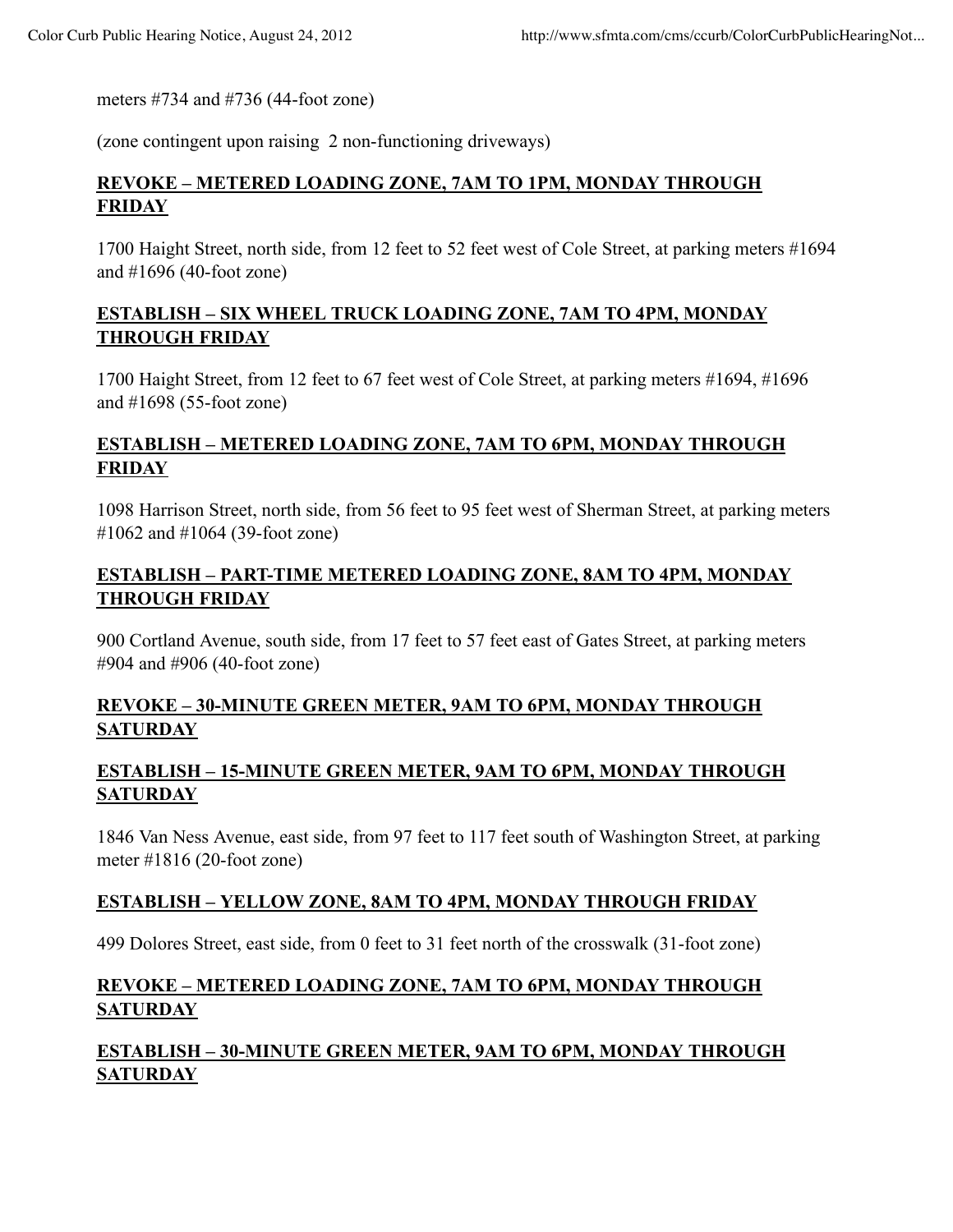440 – 9th Street, west side, from 256 feet to 276 feet south of Harrison Street, at parking meter #426 (20-foot zone)

### **RESCIND – 30-MINUTE GREEN METER, 9AM TO 6PM, MONDAY THROUGH SATURDAY**

440 – 9th Street, west side, from 276 feet to 294 feet south of Harrison Street, at parking meter #428 (18-foot zone to be replaced by a one-hour meter)

### **ESTABLISH – RED ZONE**

### **REVOKE – SCHOOL BUS LOADING ZONE, 7 AM TO 4 PM, SCHOOLDAYS**

"200" Claremont Boulevard, west side, from the northerly crosswalk at Granville Way to six feet northerly (6-foot zone)

"200" Claremont Boulevard, west side, from eight to 13 feet north of the southerly crosswalk (extends the existing red zone by 5 feet)

#### **ESTABLISH – METERED LOADING ZONE, 8AM TO 6PM, MONDAY THROUGH FRIDAY**

4098 – 18TH Street, north side, from 15 feet to 39 feet east of Castro Street, at parking meter #4028 (24-foot zone) (hydrant red zone to be adjusted to accommodate this zone)

## **REVOKE – METERED LOADING ZONE, 8AM TO 6PM, MONDAY THROUGH FRIDAY**

420 – 444 Castro Street, west side, from the bus stop to 132 feet southerly, at parking meters #410, #412, #414, #416, #420 and #422 (132-foot zone)

### **ESTABLISH – PART-TIME SIX WHEEL METERED LOADING ZONE, 8AM TO 3PM, MONDAY THROUGH FRIDAY**

420 – 444 Castro Street, west side, from the bus stop to 88 feet southerly, at parking meters #410, #412, #414 and #416 (88-foot zone)

### **REVOKE – METERED LOADING ZONE, 8AM TO 6PM, MONDAY THROUGH FRIDAY**

468 Castro Street, west side, from 148 feet to 193 feet north of 18th Street, at parking meters #432 and #434 (45-foot zone)

## **ESTABLISH – PART-TIME METERED LOADING ZONE, 8AM TO 3PM, MONDAY THROUGH FRIDAY**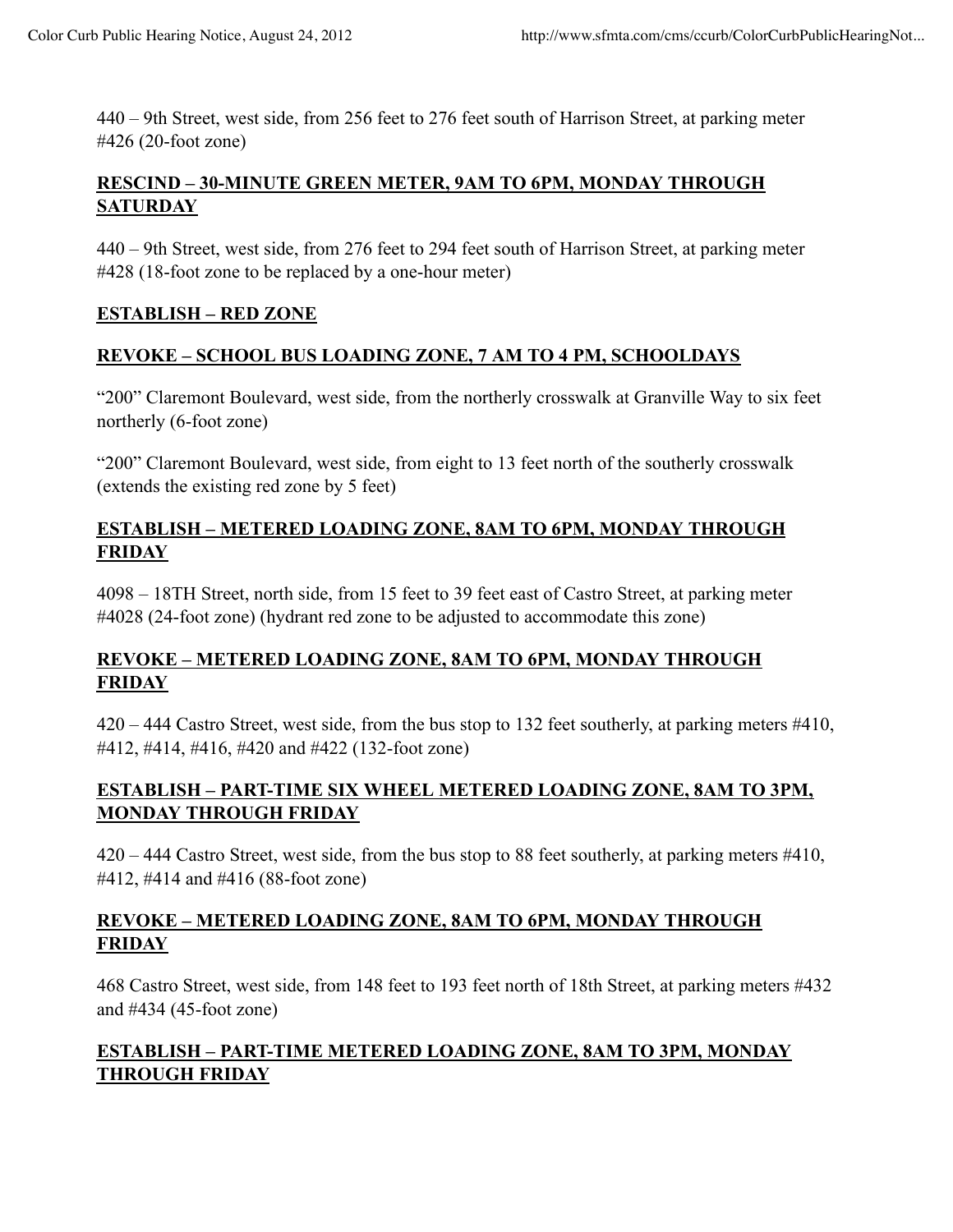468 Castro Street, west side, from 141 feet to 193 feet north of 18th Street, at new parking meters #432 and #434 (52-foot zone) (existing meters stalls #432, #434, #436, #438, #440 and #442 to be realigned)

# **REVOKE – METERED LOADING ZONE, 8AM TO 6PM, MONDAY THROUGH FRIDAY**

498 Castro Street, west side, from 13 feet to 53 feet north of 18th Street, at parking meters #444 and #446 (40-foot zone)

#### **REVOKE – METERED LOADING ZONE, 8AM TO 6PM, MONDAY THROUGH FRIDAY**

499 Castro Street, east side, from 5 feet to 46 feet north of 18th Street, at parking meters #445 and #447 (41-foot zone)

### **REVOKE – METERED LOADING ZONE, 8AM TO 6PM, MONDAY THROUGH FRIDAY**

471 Castro Street, east side, from 88 feet to 134 feet north of 18th Street, at parking meters #437 and #439 (46-foot zone)

# **ESTABLISH – PART-TIME METERED LOADING ZONE, 8AM TO 3PM, MONDAY THROUGH FRIDAY**

471 Castro Street, east side, from 88 feet to 156 feet north of 18th Street, at parking meters #435, #437 and #439 (68-foot zone)

## **REVOKE – METERED LOADING ZONE, 8AM TO 6PM, MONDAY THROUGH FRIDAY**

## **ESTABLISH – PART-TIME METERED LOADING ZONE, 8AM TO 3PM, MONDAY THROUGH FRIDAY**

431 Castro Street, east side, from 167 feet to 210 feet south of 17th Street, at parking meters #415 and #419 (43-foot zone)

Public hearings are held once a month at City Hall to legislate the installation of new colored zones. The zones usually recommended for this process are blue, green, white, and yellow. The purpose of the hearing is for residents to express their concerns regarding proposed changes affecting their streets. All interested parties are encouraged to attend. At the Public Hearing, the Hearing Officer will review the items and listen to residents, then make a final decision. Upon approval and payment of any applicable installation fees, zones will be installed as soon as